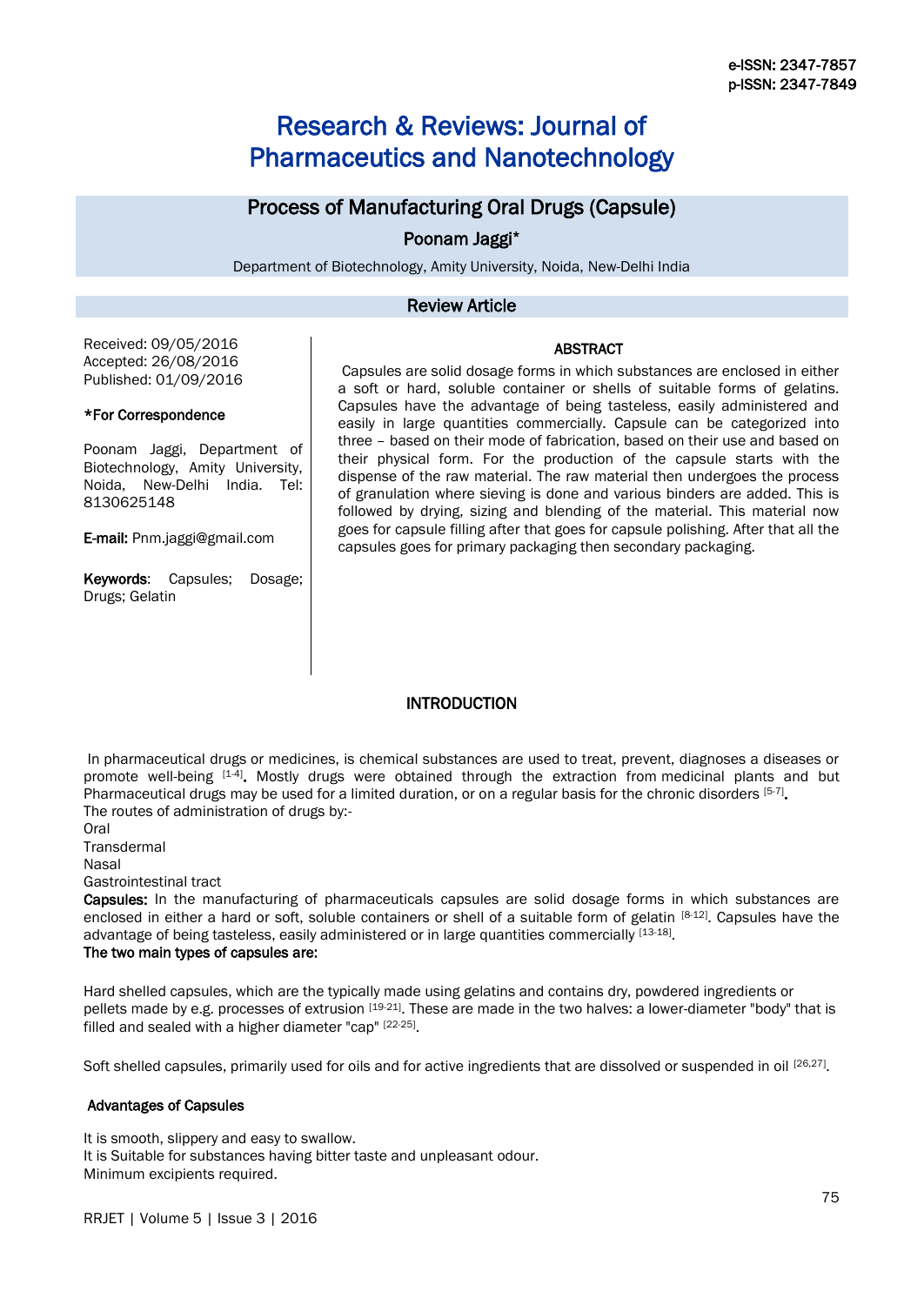It is stable than liquid dosage forms.

It is easy to store and transport [28-30].

#### Disadvantages of Capsules

It is not suitable for the highly efflorescent materials.

Special conditions are required for storage.

It is not suitable for very soluble ingredients such as KCI, CaCl<sub>2</sub>, KBR, and NH<sub>4</sub>Br. When the capsules are broken contact with the wall of the stomach, then the solution will be concentrated so that irritate the stomach and the stomach becomes tense [31-34].

### Methods

The methods involved in the manufacturing process are carried out in different rooms. There are different rooms all ocated for each procedure and careful testing or checks occur after a period of steps [35-39].

When the raw materials come they are kept in a room known as "Raw Material Room". From there taken to the Lab for testing [40-44]. The different common tests that take place for the raw materials are:

UV test IR test HPLC test, etc.

Then the tested raw materials are taken to another room. From there on the manufacturing process of the capsules start [45-48] .

#### Raw Material Testing of Capsules

Amoxycillin Trihydrate is (6R)-6-(α-4-hydroxyphenyl-D-glycylamino acid Trihydrate.

Amoxycillin Trihydrate contains not less than 95.0 per cent and not more than 100.5 per cent of C<sub>16</sub>H<sub>19</sub>N<sub>3</sub>O<sub>5</sub>S. It is c alculated on the anhydrous basis. Its molecular weight is 419.4 [49-52].

Category: - Antibacterial.

Dose: - The Equivalent of 750mg to 4.5 g of Amoxycillin daily in divided doses.

Description: - A white or crystalline powder.

### Identification

Tests B may be omitted if tests A are carried out.

A. Determine by infrared absorption spectrophotometer. Compare the spectrum with that obtained with Amoxycillin Trihydrate RS or with the reference spectrum of Amoxycillin Trihydrate [53-58].

B. Place about 2 mg in a test tube. Moisten with 0.05 ml of water and add 2 ml of sulphuric acid formaldehyde rea gent. Mix the contents of the tubes by swirling; the solution is practically colourless. Place the tube in a water-bath f or 1 minute; a dark yellow colour develops [59-64].

#### **Tests**

Appearance of solution: - Dissolve 1.0 g in 11 ml of 0.5 M hydrochloric acid, and a further 1.0 g in a mixture of 3 ml of dilute ammonia solution and 7 ml of water [65-67].

pH:- 3.5 to 5.5, determined in a 0.2 per cent w/v solution .

Specific optical rotation: - +290<sup>o</sup> to 315<sup>o</sup>, determined in a 0.2 per cent w/v solution in carbon dioxide free water.

N, N-Dimethylaniline: - It is not more than 20 ppm, determined by method A.

Water: - 11.5 to 14.5 per cent, determined on 0.1 g.

## Assay:- Determine by High Performance liquid chromatography

Solvent mixture: - Dissolve 6.8 g of monobasic potassium phosphate in 1000 ml of the water and adjust the pH to 4 .5 with a 4.5 per cent w/v solution of potassium hydroxide  $[68-70]$ .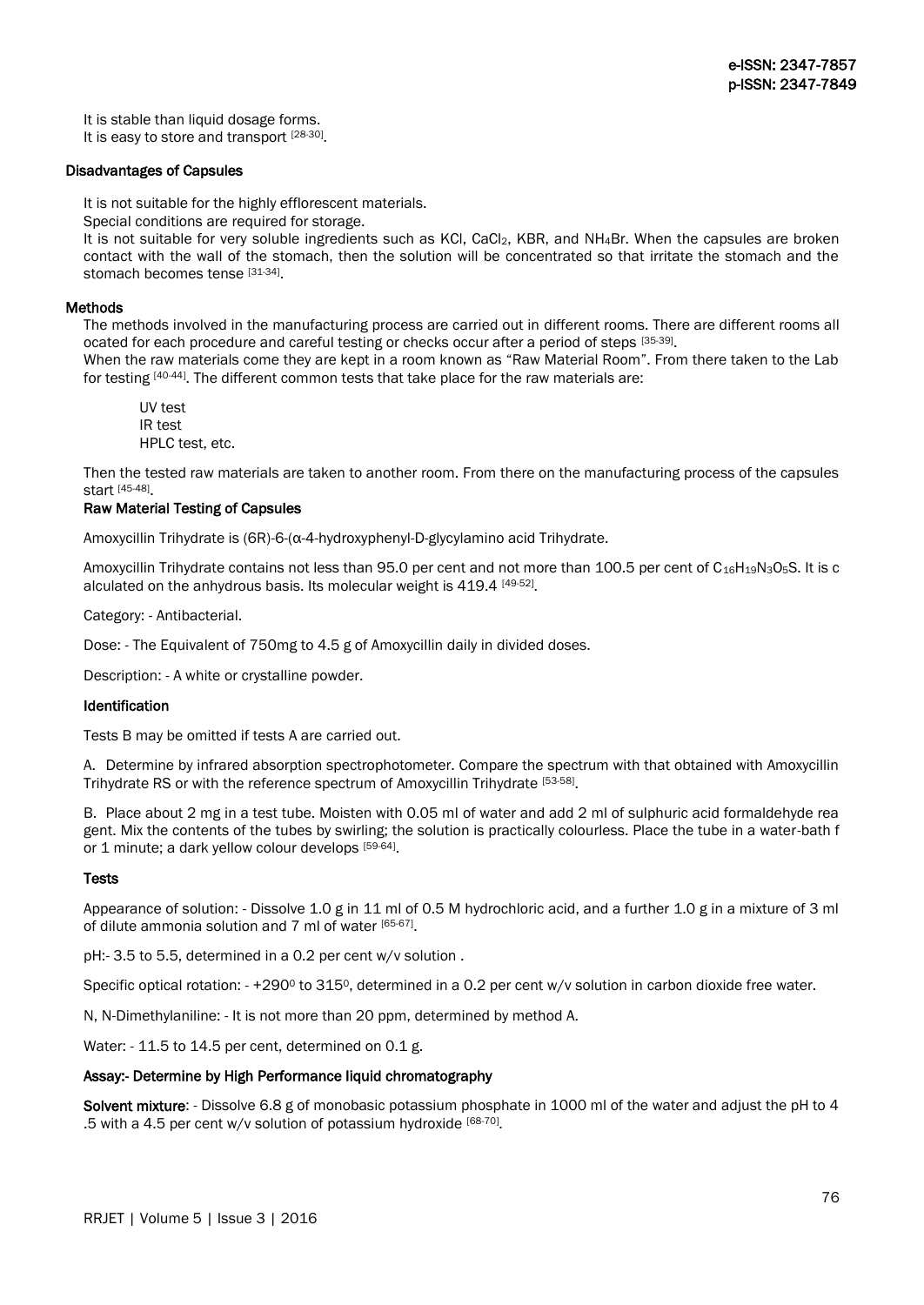Test solution: - Transfer a weighed quantity of about 120 mg of the substance under examination to a 100 ml volu metric flask. Dissolve in the solvent mixture by shaking and mixing if necessary with the aid of ultrasound and dilute to 100.0 ml with the solvent mixture. Use this solution within 6 hours [71-75].

Reference solution: - weigh a suitable quantity of Amoxycillin Trihydrate RS, Dissolve in the solvent mixture by shaki ng and mixing if necessary with the aid of ultrasound and dilute to obtain a solution having a known concentration o f about 1.2 mg per ml. Use this solution within 6 hours [76-80].

In mobile phase a mixture of 4 volumes of acetonitrile and 96 volumes of the solvent mixture [81].

Flow rate is 1.5 ml per minute.

Spectrophotometer set at 230 nm

Injection volume is 10 µl.

Inject the reference solution: - The test is not valid unless the capacity factor is between 1.2 and 2.8, the column eff iciency is not less than 1800 theoretical plates, the tailing factor is not more than 2.6 and the relative standard dev iations for replicated injections is not more than 2.0 per cent [82-85].

Inject the reference solution and test solution.

Calculate the content of  $C_{16}H_{19}N_3O_5S$ .

Store at a temperature not exceeding 30<sup>0</sup>

Weighing: According to the calculated amount the tested raw materials are weighed and put in the mixer [86-87].

Mixing in cone blender: This process takes place in the instrument called cone blender mixer. Along with the active i ngredients or raw materials, excipient and preservatives were also added to the mixture [88-90].

Empty capsule loader: All the empty capsules put it into the machine and then all the capsules loaded it into the se quence [91-92] .

Capsules filling: After loading it is taken into the capsule filling machine after that it is taken to the capsules into ca psules polishing machine [93-94].

Primary Packaging: There are two types of primary packing. They are:-

Alu Alu packing: In this, on both the sides there's aluminum foil. It's just that on one side, it's printed. Strip packing: In terms of packing material it's similar to Alu Alu packing but the process of packing is different than it [95-97] .

Secondary Packaging: In this step, the packed capsules in the strips are finally packed in the boxes.

## **CONCLUSION**

The study aim of my project is to study the process of manufacturing of oral drugs. The study deals with the processes of how the oral drugs that we consume in our daily life are manufactured. The result was concluded that the manufacturing process of capsules and syrups were easy as compared to tablets. The first set of result tells us whether the raw material is pure or not. If the purity percentage is between 95.0- 100.5% the raw material is pure and it can be forwarded for the manufacturing of the capsules. The steps adopted for the manufacture of capsules are raw material testing, weighing, and mixing in cone blender, capsules filling, capsules polishing, packaging and dispatch. Amoxycillin Capsule obtained was a white or almost white crystalline powder. The Disintegration time for hard capsules is 25 minutes and 05 seconds but the acceptance criteria should be 30 minutes and for soft capsules it is 50 minutes and 05 seconds but the acceptance criteria should be 60 minutes [98-100].

# **REFERENCES**

- 1. Koly SF, et al. An In Vitro Study of Binding of Aceclofenac and Pantoprazole with Bovine Serum Albumin by UV Spectroscopic Method. J Pharm Sci Emerg Drugs 2016;4:1.
- 2. Kogawa AC, et al. Characterization of Darunavir: Β-Cyclodextrin complex and Comparison with the Forms of Darunavir Ethanolate and Hydrate. J Pharm Sci Emerg Drugs .2016;4:1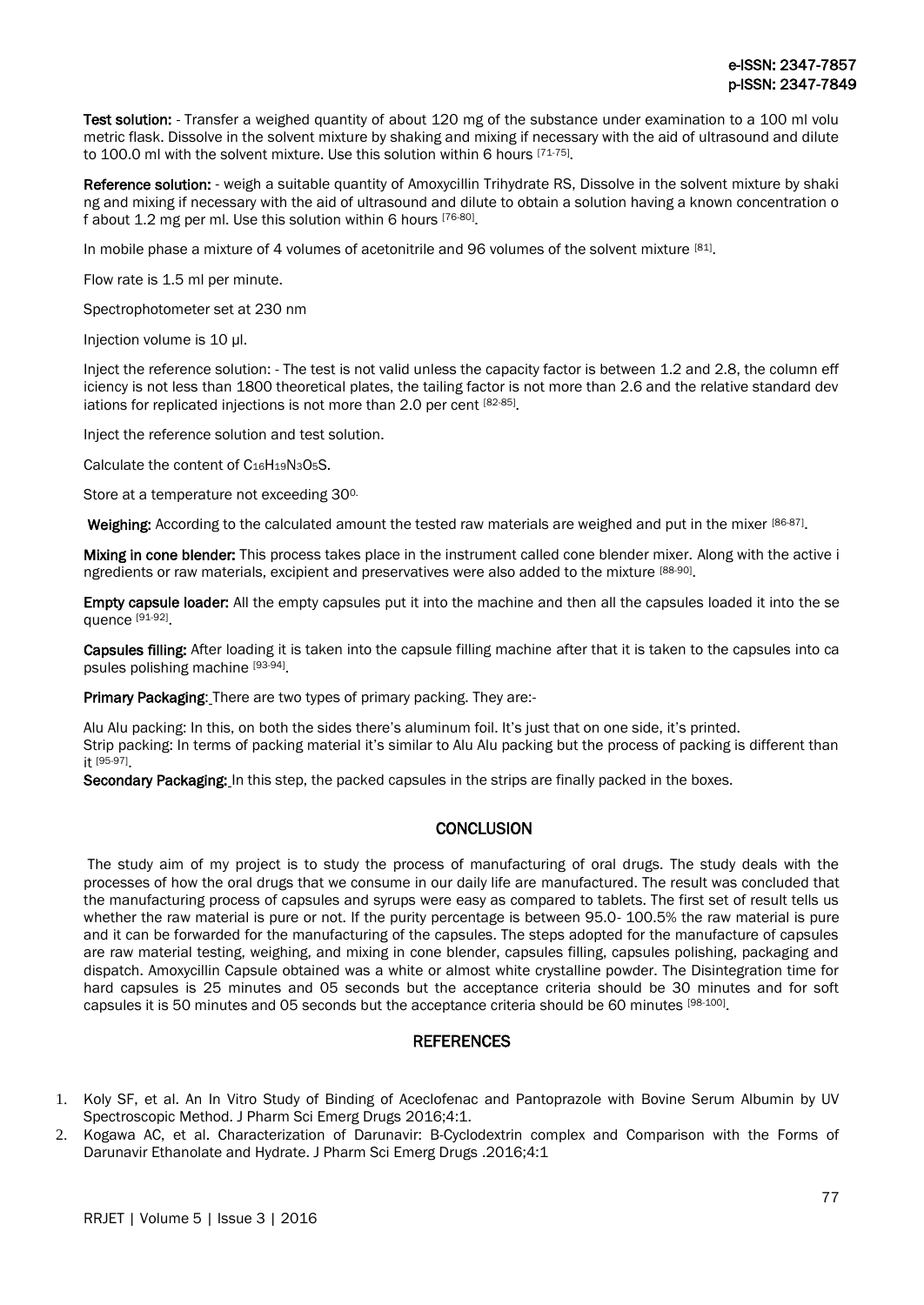- 3. Chaube R, et al. Pentachlorophenol-Induced Oocyte Maturation in Catfish Heteropneustes Fossils: An In Vitro Study Correlating with Changes in Steroid Profiles. J Pharm Sci Emerg Drugs. 2016;4:1.
- 4. Pardhi D, et al. Evaluation of the Potential of Natural Biodegradable Polymers (Echinochloa Colonum Starch) and its Derivatives in Aqueous Coating of Hydrophilic Drugs. J Pharm Sci Emerg Drugs. 2016;4:1.
- 5. Patel MN, et al. Synthesis, Characterization and Biological Elucidation of Mixed Ligand Cu(II) Complexes as Artificial Metallonucleases. J Pharm Sci Emerg Drugs.2015;3:1.
- 6. Tsompos C, et al. The Effect of the Antioxidant Drug "U-74389G" on Uterus Inflammation during Ischemia Reperfusion Injury in Rats. J Pharm Sci Emerg Drugs. 2015;3:1.
- 7. Swapnil S, et al. Healing Potential of Citrullus Lanatus in Acetic Acid Induced Ulcerated Rats. J Pharm Sci Emerg Drugs. 2015;3:1.
- 8. Rana VS. Separation and Identification of Swertiamarin from Enicostema axillare Lam. Raynal by Centrifugal Partition Chromatography and Nuclear Magnetic Resonance-Mass Spectrometry. J Pharm Sci Emerg Drugs.2014;  $2.1$
- 9. Resende GOD, et al. First Dose Combination Studies of Anti-Tuberculosis Drugs With Piperic Acid. J Pharm Sci Emerg Drugs. 2014;2:1.
- 10. Chiririwa H. Synthesis, Characterization of Gold (III) Complexes and an in vitro Evaluation of their Cytotoxic Properties. J Pharm Sci Emerg Drugs. 2014;2:1.
- 11. Naik DR, et al. Release Kinetics of Cellulosic Nano particulate Formulation for Oral Administration of an Antiviral Drug: Effect of Process and Formulation variables. J Pharm Sci Emerg Drugs. 2014; 2:1.
- 12. Russu WA .The Climate is Right to Accelerate New Drug Development for Neglected Diseases. Outlook Emerg Drugs. 2012;1:1.
- 13. Chang CW and Ning B.The Needs and Challenges in Assessing Genetic Variants for Drug Efficacy and Safety. J Biomark Drug Dev. 2012;1:1.
- 14. Zhu and Fan GC. Whether Circulating miRNAs or miRNA-Carriers Serve as Biomarkers for Acute Myocardial Infarction. J Biomark Drug Dev. 2012;1:1.
- 15. Akintunde JK, et al. Sub-Chronic Treatment of Sildernafil Citrate (Viagra) on some Enzymatic and Non-enzymatic Antioxidants in Testes and Brain of Male Rats. J Pharm Drug Deliv Res. 2012;1.2.
- 16. Al-Malah KI. Prediction of Aqueous Solubility of Organic Solvents as a Function of Selected Molecular Properties. J Pharm Drug Deliv Res. 2012;1:2.
- 17. Sharma B, et al. Formulation, Optimization and Evaluation of Atorvastatin Calcium Loaded Microemulsion. J Pharm Drug Deliv Res. 2012;1:3.
- 18. Zhou Y, et al. Therapeutic Effects of Sinomenine Microemulsion-Based Hydrogel on Adjuvant-Induced Arthritis in Rats. J Pharm Drug Deliv Res. 2012;1:3.
- 19. Ibtehal S, et al. Preparation of Zaleplon Microparticles Using Emulsion Solvent Diffusion Technique. J Pharm Drug Deliv Res. 2012;1:3.
- 20. Y. Bruce Yu .Prospect of 19F MRI-Guided Drug Delivery. J Pharm Drug Deliv Res. 2012;1:1.
- 21. Kipping T and Rein H. Development of Extruded Starch Based Formulations Aimed for Local Drug Delivery to Oral Cavity. J Pharm Drug Deliv Res. 2012;1:1.
- 22. Meier-Davis SR, et al. Enhancing the Skin Flux of Tolnaftate Utilizing the Novel Excipient, Dodecyl-2-N,N-Dimethylaminopropionate (DDAIP). J Pharm Drug Deliv Res. 2012;1:1.
- 23. Vijayarajkumar P, et al. Efavirenz Loaded Novel Citric Acid Dendritic Architecture for Increased Solubility and Sustained Delivery. J Pharm Drug Deliv Res. 2012;1:1.
- 24. Saxena Brij B, et al. Development of a Nanoporous Elastomere Intra-Vaginal Ring (IVR) for the Sustained Release of Non-Hormonal Contraceptives. J Pharm Drug Deliv Res. 2012;1:1.
- 25. Isabel S and Paula G .Encapsulation of Fluoroquinolones in 1-Palmitoyl-2-Myristoyl-Phosphatidylcholine: Cholesterol Liposomes. J Pharm Drug Deliv Res. 2013;2:1.
- 26. Satya Krishna HP, at al. Solubility and Dissolution Enhancement of Candesartan Cilexetil by Liquisolid Compacts. J Pharm Drug Deliv Res. 2013;2:2.
- 27. Scott D and Bae Y .Block Copolymer Crosslinked Nanoassemblies Co-entrapping Hydrophobic Drugs and Lipophilic Polymer Additives. J Pharm Drug Deliv Res. 2013;2:2.
- 28. Mohamed Idrees RY and Khalid A .Comparative Modeling of Serotonin Receptors 5ht2a and 5ht2c and In-silico Investigation of their Potential as Off-Target to Ethinylestradiol. J Pharm Drug Deliv Res. 2013;2:2.
- 29. ElShaer A, et al. Preparation and Evaluation of Amino Acid Based Salt Forms of Model Zwitterionic Drug Ciprofloxacin. J Pharm Drug Deliv Res. 2013;2:1.
- 30. Frank T. Population Pharmacokinetics of Lixisenatide, a Once-Daily Human Glucagon-Like Peptide-1 Receptor Agonist, in Healthy Subjects and in Patients with Type 2 Diabetes. J Pharm Drug Deliv Res. 2013;2:1.
- 31. Akash MSH, et al. Characterization of Ethylcellulose and Hydroxypropyl Methylcellulose Microspheres for Controlled Release of Flurbiprofen. J Pharm Drug Deliv Res. 2013;2:1.
- 32. Dey B, et al. Comparative Evaluation of Hypoglycemic Potentials of Eucalyptus Spp. Leaf Extracts and their Encapsulations for Controlled Delivery. J Pharm Drug Deliv Res. 2012;3:2.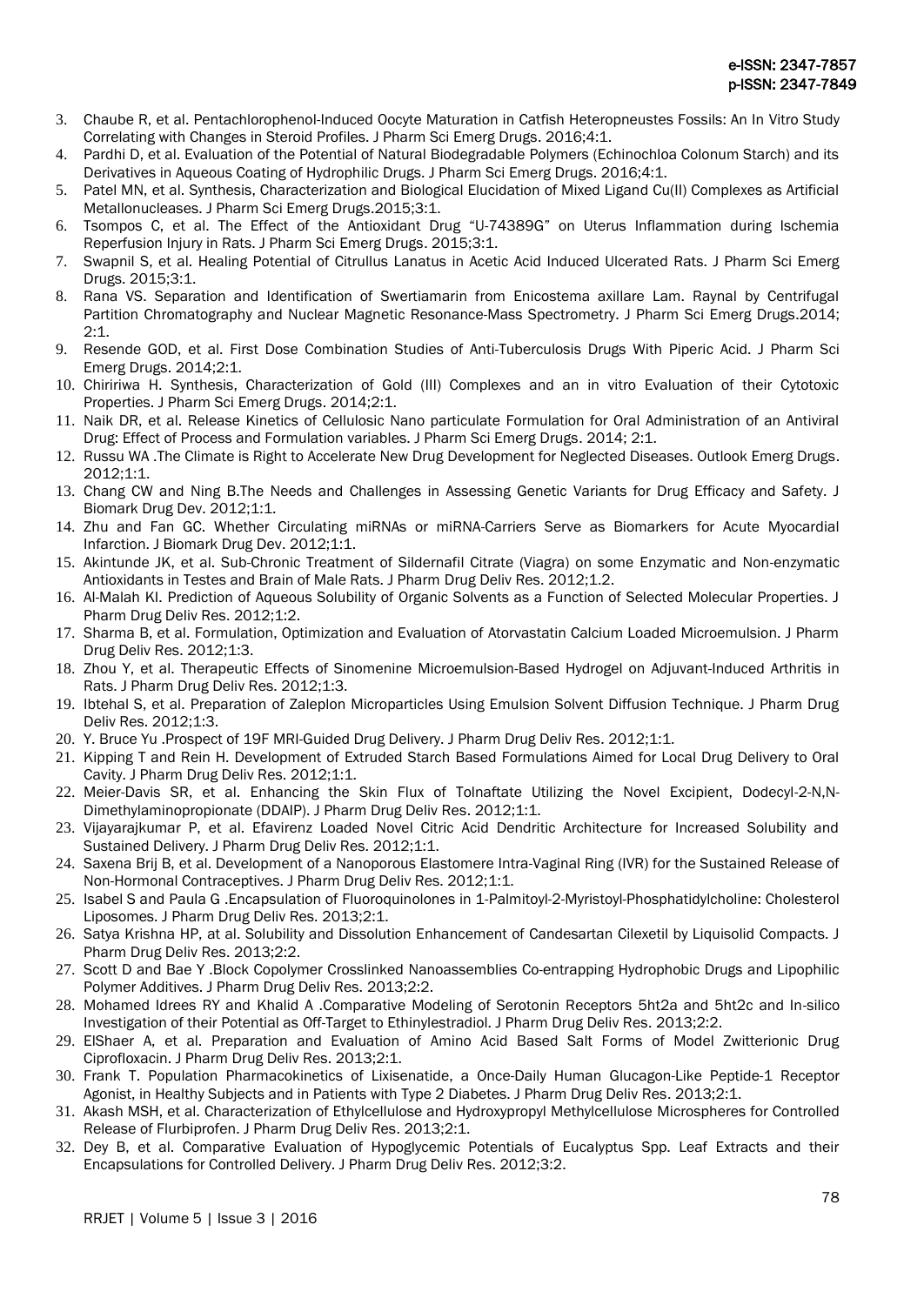- 33. Efentakis M and Siamidi A .Design and Evaluation of a Multi Layer Tablet System Based on Dextran. J Pharm Drug Deliv Res. 2014;3:2.
- 34. Humayoon R, et al. Quality Control Testing and Equivalence of Doxycycline Hyclate (100 mg) Capsule Brands under Biowaiver Conditions. J Pharm Drug Deliv Res. 2014;3:2.
- 35. Ranjna CD, et al. Inhibiting Human Lactate Dehydrogenase-C for Male Fertility Control; Initial Hits. J Pharm Drug Deliv Res. 2014;3:2.
- 36. Brijesh KV, et al. Physicochemical Characterization and In-Vitro Dissolution Enhancement of Bicalutamide-Hp-Β-Cd Complex. J Pharm Drug Deliv Res. 2015;3:2.
- 37. Gunjan J and Swarnlata S .Topical Delivery of Curcuma Longa Extract Loaded Nanosized Ethosomes to Combat Facial Wrinkles. J Pharm Drug Deliv Res. 2014;3:1.
- 38. Ogaji IJ, et al. Some Characteristics of Theophylline Tablets Coated with Samples of Grewia Gum obtained from a Novel Extraction. J Pharm Drug Deliv Res. 2014;3:1.
- 39. Chopra AK, et al. Box-Behnken Designed Fluconazole Loaded Chitosan Nanoparticles for Ocular Delivery. J Pharm Drug Deliv Res. 2014;3:1.
- 40. Mahipalreddy D, et al. Preparation and Evaluation of Ketoprofen Enteric Coated Mini Tablets for Prevention of Chronic Inflammatory Disease. J Pharm Drug Deliv Res. 2015;4:2.
- 41. Wiley TS, et al. H1R Antagonists for Brain Inflammation and Anxiety: Targeted Treatment for Autism Spectrum Disorders. J Pharm Drug Deliv Res. 2015;4:3.
- 42. Nair AK, et al. Development and Comparative Assessment of Hydrocolloid Based Against Wax Based Gastro Retentive Bilayered Floating Tablet Designs of Atorvastatin Calcium Using Qbd Approach. J Pharm Drug Deliv Res.  $2015:4:3$
- 43. Joshi RR and Devarajan PV. Anionic Self Micro-Emulsifying Drug Delivery System (SMEDDS) Of Docetaxel for Circulation Longevity. J Pharm Drug Deliv Res. 2015;4:3.
- 44. Ferreira H, et al. Deformable Liposomes for the Transdermal Delivery of Piroxicam. J Pharm Drug Deliv Res. 2015;  $4.4$
- 45. Solomon AO, et al. Making Drugs Safer: Improving Drug Delivery and Reducing Side-Effect of Drugs on the Human Biochemical System. J Pharm Drug Deliv Res. 2015;4:4.
- 46. Orji JI, et al. Physicochemical Properties of Co-Precipitate of Plantain Peel Cellulose and Gelatin. J Pharm Drug Deliv Res. 2015;4:4.
- 47. Panchangam RBS and Dutta T .Engineered Nanoparticles for the Delivery of Anticancer Therapeutics. J Pharm Drug Deliv Res. 2015;4:1.
- 48. Kaliappan I, et al. Structural Elucidation of Possible Metabolic Profile of Mangiferin by Oral and Intraperitoneal Administration. J Pharm Drug Deliv Res. 2015;4:1.
- 49. Coyne CP and Narayanan L. Fludarabine-(C2-methylhydroxyphosphoramide)-[anti-IGF-1R]: Synthesis and Selectively "Targeted" Anti-Neoplastic Cytotoxicity against Pulmonary Adenocarcinoma (A549). J Pharm Drug Deliv Res. 2015 ;4:1.
- 50. Koteswari P, et al. Fabrication of a Novel Device Containing Famotidine for Gastro Retentive Delivery Using Carbohydrate Polymers. J Pharm Drug Deliv Res. 2015;4:1.
- 51. Bassani AS, et al. In Vitro Characterization of the Percutaneous Absorption of Lorazepam into Human Cadaver Torso Skin, Using the Franz Skin Finite Dose Model. J Pharm Drug Deliv Res. 2015;4:2.
- 52. Lokesh BVS and Kumar PV. Enhanced Cytotoxic Effect of Chemically Conjugated Polymeric Sirolimus against HT-29 Colon Cancer and A-549 Lung Cancer Cell Lines. J Pharm Drug Deliv Res.2015;4:2.
- 53. Satyavathi K, et al. Formulation and In-Vitro Evaluation of Liposomal Drug Delivery System of Cabazitaxel. J Pharm Drug Deliv Res. 2015;4:2.
- 54. Radu CD, et al. Comparative Study of a Drug Release from a Textile to Skin. J Pharm Drug Deliv Res. 2015;4:2.
- 55. Strehlow B, et al. A Novel Microparticulate Formulation with Allicin In Situ Synthesis. J Pharm Drug Deliv Res. 2016; 5:1.
- 56. Abdou EM and Ahmed NM. Terconazole Proniosomal Gels: Effect of Different Formulation Factors, Physicochemical and Microbiological Evaluation. J Pharm Drug Deliv Res. 2016;5:1.
- 57. Usta A and Asmatulu R .Synthesis and Analysis of Electrically Sensitive Hydrogels Incorporated with Cancer Drugs. J Pharm Drug Deliv Res. 2016;5:2.
- 58. Král V, et al. Multifunctional Bile Acid Derivatives as Efficient RNA Transporters (Carriers). J Pharm Drug Deliv Res. 2016;5:2.
- 59. Olaso I, et al. A Comparative Study of the Treatment of Giardiasis with Commercially Marketed Medicine, Metronidazol with Compounding Medicine at a Rural Hospital in Ethiopia. J Pharm Drug Deliv Res. 2016;5:2.
- 60. Mishra S and Gomase VS .Prediction of Antigenic MHC Peptide Binders and TAP Binder of COX1 Protein through in silico Approach. J Drug Metab Toxicol. 2016;7:201.
- 61. Copelli D, et al. Actuator Performance Comparison by an Integrated Multivariate Approach. Pharm Anal Acta. 2016;7:483.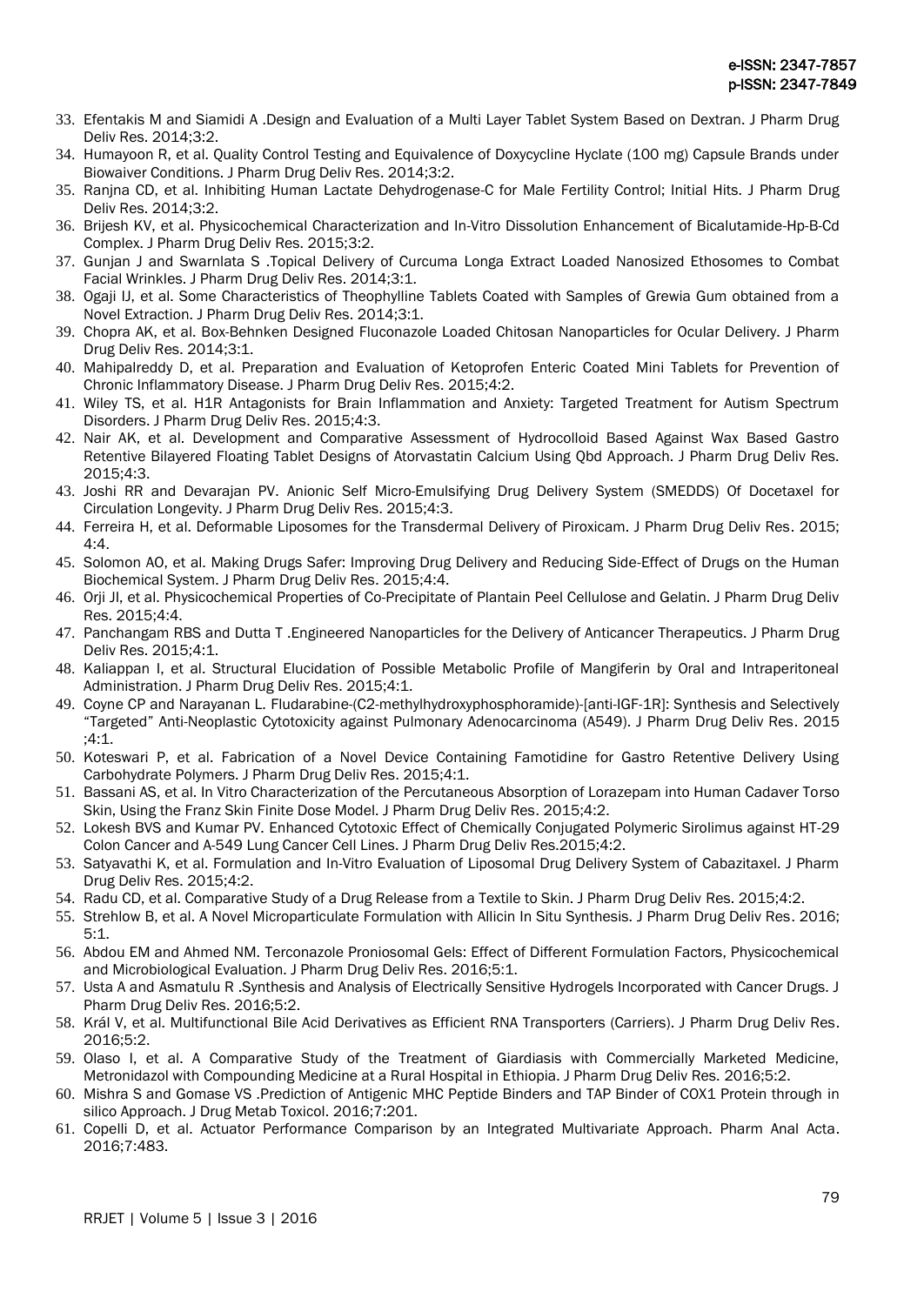- 62. Madhavi K, et al. Preparation, Optimization and Characterization of Eudragit Coated Chitosan Piroxicam Microspheres Intended for the Treatment of Rheumatoid Arthritis. Pharm Anal Acta. 2016;7:485.
- 63. Raveendra BG, et al. UV Spectrophotometric Method for the Estimation of Roflumilast in Human Serum. Pharm Anal Acta. 2016;7:487.
- 64. Tabassum A, et al. Synthetic Characterization of Complexes of Rosuvastatin and Some ACE Inhibitors: Pharmacological Evaluation. Pharm Anal Acta. 2016;7:488.
- 65. Singh D and Shailajan S .Simultaneous Quantification of Pharmacologically Active Markers Quercetin, Kaempferol, Bergenin and Gallic Acid from Cuscuta Campestris Yuncker Using HPTLC. Pharm Anal Acta. 2016;7:490.
- 66. Maria A, et al. An Emergence of a MRAB: With Growing Necessity of Antibiotic Pharmacist in Infectious Era. Pharm Anal Acta. 2016;7:491.
- 67. Seema A, et al. Development and Validation of HPLC Method for Estimation of Pregabalin in Bulk & Capsule Dosage Form. Pharm Anal Acta. 2016;7:492.
- 68. Saini MK and Murthy SSN .Acetaminophen, Methocarbamol, Guaifenesin and Mephenesin in Propylene Glycol: Solubility and Phase Behaviour for Use in Medical Industry. Pharm Anal Acta. 2016;7:493.
- 69. Yunes JS, et al. Identification of the Toxic Pentapeptide Nodularin in a Cyanobacterial Bloom in a Shrimp Farm in South American Atlantic Coast. Pharm Anal Acta. 2016;7:479.
- 70. Mahendra Kumar T, et al. Evaluation of the Isotopic Abundance Ratio in Biofield Energy Treated Resorcinol Using Gas Chromatography-Mass Spectrometry Technique. Pharm Anal Acta. 2016;7: 481.
- 71. Eldin AB, et al. Eco-Friendly HPTLC Method for Simultaneous Analysis of Simvastatin and Ezetimibe in Pharmaceutical Preparations and Trying to Use Limonene as Eluent. Pharm Anal Acta. 2015;6:417.
- 72. Gautam BPS, et al. Synthesis, Characterization, Single Crystal Structural Studies, Antibacterial Activity and DFT Investigations of 2-Chloro-5-Ethoxy-3,6-Bis(Methylamino)-1,4-Benzoquinone. Pharm Anal Acta. 2015;6:418.
- 73. Akl MA, et al. Surfactant Assisted Separation-Spectrophotometric Procedure for the Trace Analysis of Copper (II) in Drug and Water Samples Using a Heterocyclic Pyridyl Azo Dye. Pharm Anal Acta. 2015;6:421.
- 74. Prabavathi N, et al. Spectroscopic Investigation (FT-IR, FT-Raman, NMR and UV-Vis), Conformational Stability,NBO and Thermodynamic Analysis of 1-(2-Methoxyphenyl) Piperazine and 1-(2-Chlorophenyl) Piperazine by DFT Approach. Pharm Anal Acta. 2015;6:391.
- 75. Coutinho EC, et al. Conformation of the Antigenic Peptide Tyrosinase (192-200) in Water and DMSO-d6 by NMR Spectroscopy and MD Simulations. Pharm Anal Acta. 2015;6:392.
- 76. Gaudin K, et al. In Vitro Ceftriaxone Stability at New-borns' Rectal PH Assessed By UV and HPLC Methods. Pharm Anal Acta. 2015;6:393.
- 77. Amagai T, et al. Determination of Nicotine Exposure Using Passive Sampler and High Performance Liquid Chromatography. Pharm Anal Acta. 2015;6:399.
- 78. Kojima S, et al. Broadband Terahertz Time-Domain and Low-Frequency Raman Spectroscopy of Crystalline and Glassy Pharmaceuticals. Pharm Anal Acta. 2015;6:401.
- 79. Singh N, et al. An Efficient and Fast Process for the Removal of Trivalent and Hexavalent Chromium from Contaminated Water Using Zinc Peroxide Nanomaterial. Pharm Anal Acta. 2015;6:412.
- 80. Klungel OH, et al. Instrumental Variable Analysis in Epidemiologic Studies: An Overview of the Estimation Methods. Pharm Anal Acta. 2015;6:353.
- 81. Hadad GM, et al. Simultaneous Determination of Clarithromycin, Tinidazole and Omeprazole in Helicure Tablets Using Reflectance Near-Infrared Spectroscopy with the Aid of Chemometry. Pharm Anal Acta.2015;6:354.
- 82. Menaa F. Tapping into Deep-Water Reservoirs to Overcome Antibiotic Resistance through Bacteria-Producing Unique Secondary Metabolites. Pharm Anal Acta. 2015;6:e172.
- 83. Hee KH, et al. Development and Validation of Liquid Chromatography-Tandem Mass Spectrometry Method for the Quantification of Ertapenem in Human Serum. Pharm Anal Acta. 2015;6:358.
- 84. Sriharsha J, et al. Method Development and Validation for Simultaneous Estimation of Dexlansoprazole and Meloxicam by Rp-Hplc. Pharm Anal Acta. 2015;6:370.
- 85. Talaat W. Micellar Liquid Chromatographic Determination of Lamivudine, Indinavir and Ketoconazole in Dosage Forms and Biological Fluids. Pharm Anal Acta. 2015;6:327.
- 86. Lu Y, et al .Development and Optimization of a RP-HPLC Method to Quantify Midazolam in Rat Plasma after Transdermal Administration: Validation and Application in Pharmacokinetic Study. Pharm Anal Acta. 2015;6:329.
- 87. Patil PM, et al. A Validated Stability-Indicating HPLC Method estimation of ClonazepamIn the bulk drug and Pharmaceutical Dosage Form. Pharm Anal Acta. 2015;6:332.
- 88. Belal F, et al. Micellar Liquid Chromatographic Determination of Idrocilamide in Dosage Form and Biological Fluids:Application to Stability Study. Pharm Anal Acta. 2015;6:335.
- 89. Randviir EP and Banks CE. The Synergy of Electrochemical Impedance Spectroscopy and Medicinal Technology. Pharm Anal Acta. 2015;6:336.
- 90. Takegami S, et al. Application of 19F NMR Spectroscopy Using a Novel a-Tocopherol Derivative as a 19F NMR Probe for a Pharmacokinetic Study of Lipid Nano-Emulsions in Mice. Pharm Anal Acta. 2015;6:339.